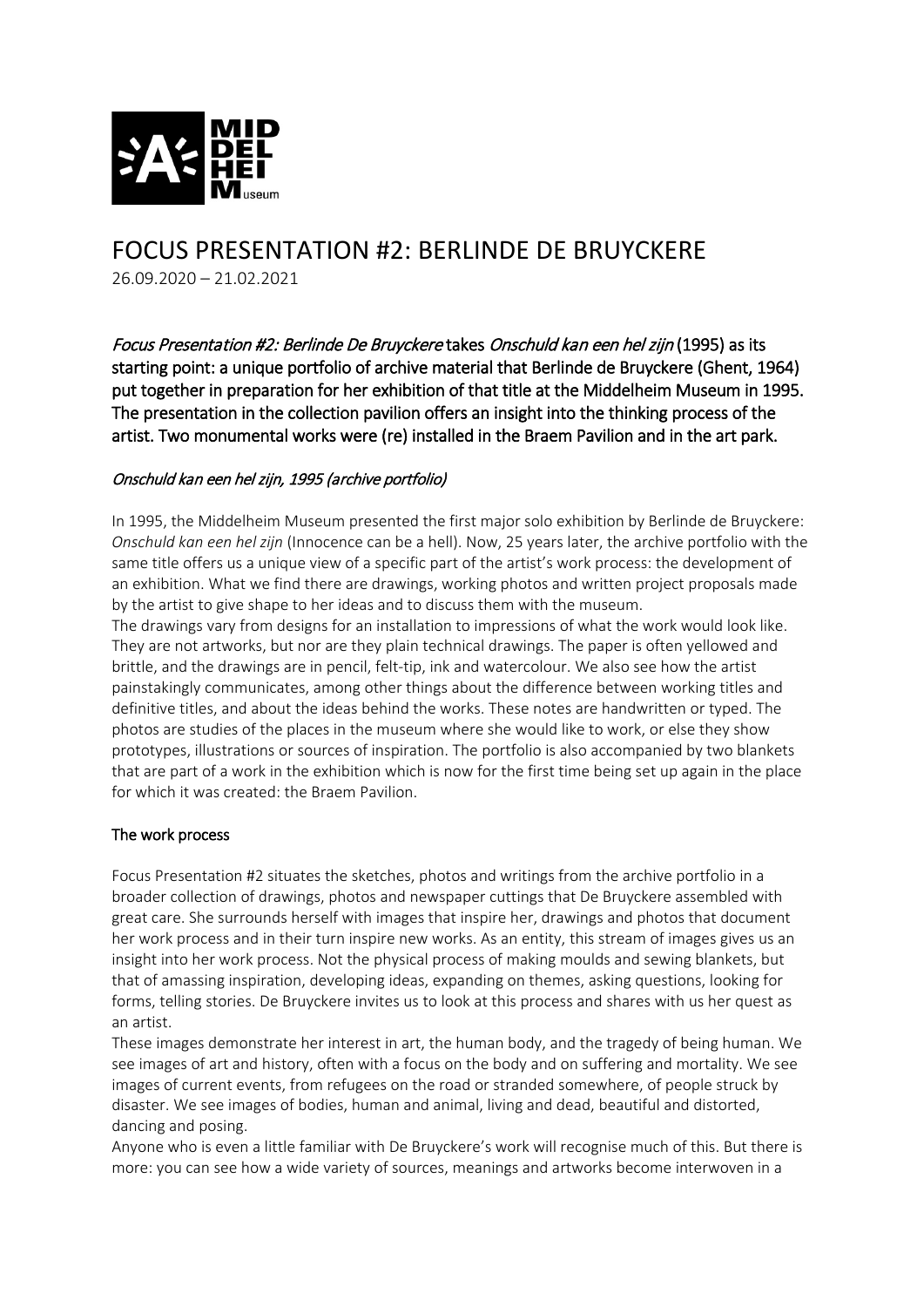creative process. In the film made for this presentation, the artist gives us more explanation of these connections. We see and hear how everything is connected together in her mind and how she consistently makes links between past and present, recent and early works, inspiration and artwork, art and society.

## The artworks: Onschuld kan een hel zijn, 1993 and Onschuld kan een hel zijn, 1995/2020

So Berlinde De Bruyckere's artworks form part of a complex system of connections, meanings, intentions and choices. They are the result of a process, but this often remains hidden from the viewer. In the film, the artist looks specifically at the genesis, interweaving, context and present relevance of the two monumental sculptures that you can also see in the museum. A work from the 1995 exhibition is temporarily being installed again in the Braem Pavilion: *Innocence Can Be a Hell, 1995/2020*. And visitors can see *Onschuld kan een hel zijn, 1993* in the art park. This work was purchased for the Middelheim collection recently with the aid of the Middelheim Promotors and the artist herself.

These two artworks look completely different and were not made at the same time, nor have they ever been shown together. Yet they are related to one another in more than one way: by their titles, by the combination of innocence and violence, by such themes as mortality and suffering, and by a timeless and at the same time currently relevant commentary on man and society. The fact that they both contain the seeds of recent works by De Bruyckere also connects them to each other and to the present day.

## The artist

Berlinde De Bruyckere (Ghent, 1964; lives and works in Ghent) creates sculptures, installations and watercolours. Using wax, textiles, animal skins, hair, wood and metal, she explores such motifs as the human body, trees and flowers, blankets and horses. Her forms and materials are metaphorical, her vocabulary highly individual yet recognisable. Beneath their first, often appealing layer, lies a huge complexity of ambiguity and contrast. She sees this as reflecting the universal human experience, being human. Suffering, death, loneliness and fear go hand in hand with beauty, life, love and care. De Bruyckere shows us what we feel and know, but not always what we want to see or be aware of. And it is precisely this recognition and acknowledgement of our shared destiny as fragile humans that contains a powerful message of consolation and beauty. De Bruyckere studied monumental art at Sint-Lucas in Ghent. She exhibits internationally and her work has been acquired for major collections in Belgium and abroad. In 2013 she made a powerful impression when she represented Belgium at the Venice Biennale in collaboration with the Nobel Prize winner J.M. Coetzee. More recently she has also engaged in projects in the performing arts. She has received the Prix Jeune Peinture Belge, the Flemish Culture Prize for the Visual Arts, and an honorary doctorate from Ghent University.

#### The Collection Pavilion

In 2019 the Middelheim Museum opened a new Collection Pavilion housing 50 objects and artworks from its hidden collections. Every so often the museum 'activates' one of these 50 pieces in a 'focus presentation'. This begins on the basis of research into the origin and meaning of the work, and the aim is to further expand on the meaning of this work together with the artist and the public. For the museum, it is also an opportunity to carry out research into the collections: what they contain, how they have been built up and organised, and what is to be collected in the future. For the public, it is a chance to situate one specific object within the artist's broader practice. For the first presentation, on Michel François' *Résidence Terrestre*, the focus was on the evolution of a single work as a result of being repeatedly re-installed and re-interpreted. This second presentation focuses on an artist's creative process.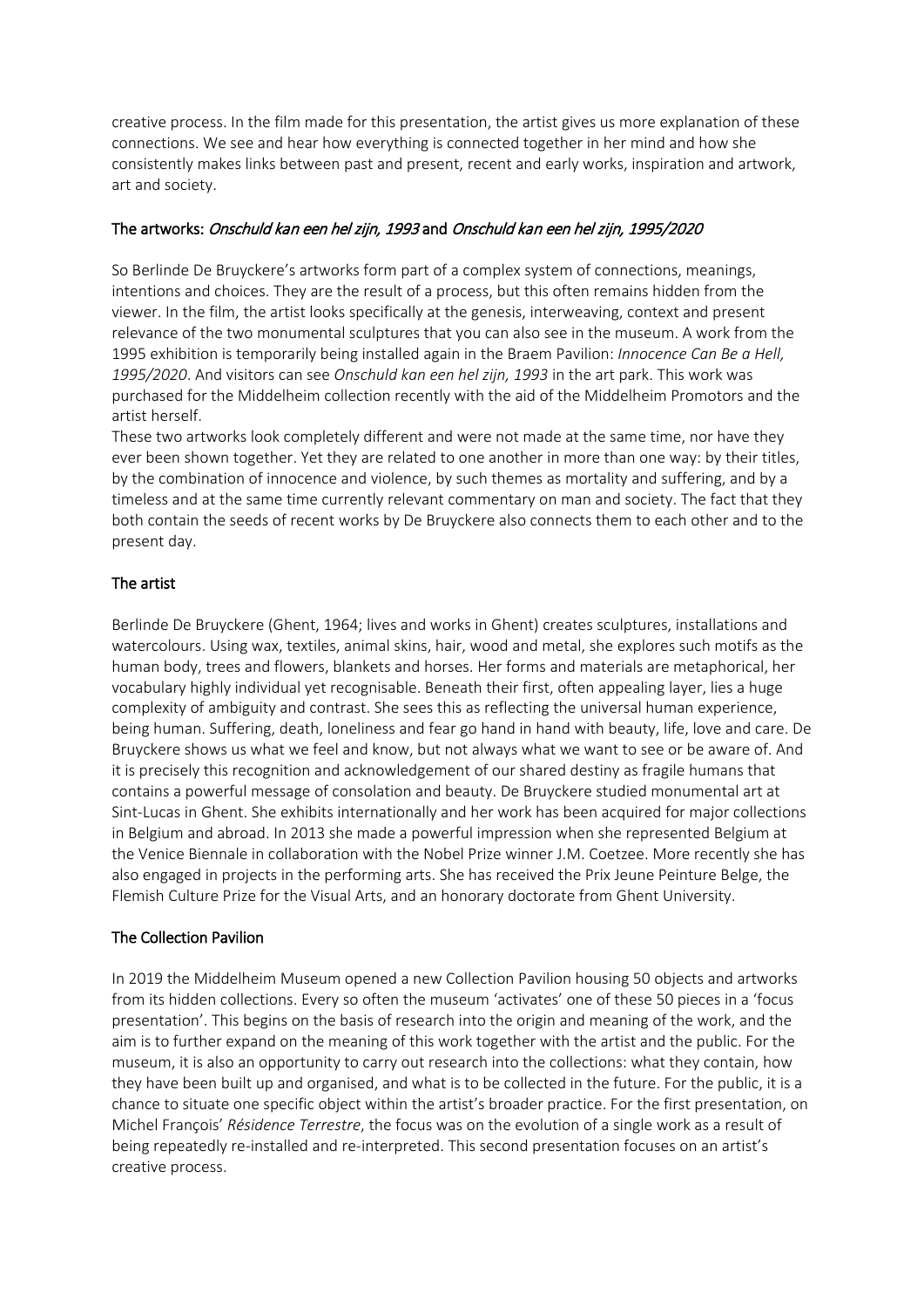# Berlinde de Bruyckere Onschuld kan een hel zijn, 1993

Purchased for the museum in 2019 with the aid of the Middelheim Promotors and the artist herself. The work will be installed in the art park for the first time on the occasion of Focus Presentation #2 and will remain on display there afterwards.

#### Innocence can be a hell

When you walk through the art park, you will come across three enormous maces that brutally disrupt the peaceful atmosphere. The pointed heads of these mediaeval weapons remind us that in the past the woods were often a dangerous place for innocent passers-by. And the metal stranglehold that looks as if it will choke the trees is a threat to the innocence of nature. Or, as the title says: innocence can be a hell. Such contrasts are typical of De Bruyckere's work, as are such themes as mortality and suffering.

## The tree motif

This work dates from 1993 and is the first in which the artist examined the tree as a motif. She continued this research for her 1995 solo exhibition at the Middelheim Museum, where she installed blanket women in and up against trees. This was eventually to result in the monumental *Kreupelhout/Cripplewood, 2012-2013*, a high point in her oeuvre that received great praise at the 2013 Venice Biennale.

## Acquisition for the collection

*Onschuld kan een hel zijn, 1993* was created for the 'Zoersel '93' exhibition, but the tree motif links it to the Middelheim Museum. This work has never previously been shown at the Middelheim Museum, but because it was made for a park, it is perfectly suited. Like a hammer blow, but entirely appropriate, both for these surroundings and for our times.

## Berlinde De Bruyckere Onschuld kan een hel zijn, 1995/2020

This work was created for the Braem Pavilion as part of De Bruyckere's 1995 solo exhibition *Onschuld kan een hel zijn*. It is now being re-installed in the same place in a slightly modified form. This is a temporary display on the occasion of Focus Presentation #2.

## Onschuld kan een hel zijn

You see three rotary clothes dryers with dozens of old-fashioned blankets hanging from them. You may feel like enveloping yourself cosily in one of them, but beware: they are as much like barbed wire as they are a comfort. The words sewn onto them count as a warning. De Bruyckere sees these blankets as extremely ambiguous. They protect us, offering warmth and consolation, and are a symbol of homeliness, but they can also suffocate us and remind us of disasters and wars, of refugees and the homeless who derive their only warmth from their blanket. Innocence and violence in a single image.

## The blanket motif

This work dates from 1995, but remains relevant today: the blanket is still a powerful motif in this artist's oeuvre, and its relevance to society is still at least as substantial. In 1995 the context was provided by the Rwanda genocide and the Balkan war, while today there seem only to be more wars, disasters and homeless people in the world. And then there is the Corona situation, with which we are all confronted and in which taking care of each other is both so important and so challenging.